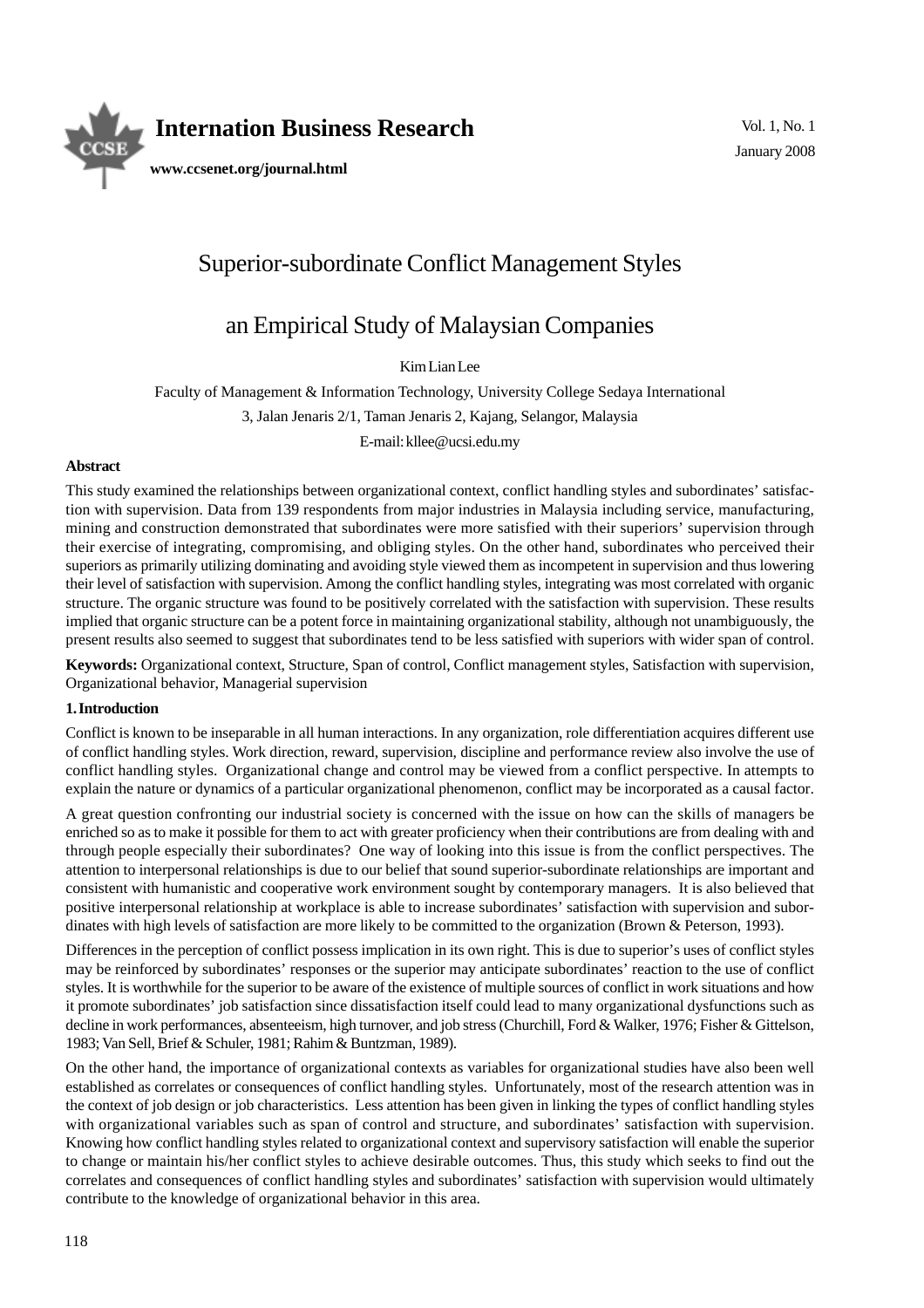# *1.1 Research Questions*

The delineation of research question is to find out the various methods of conflict handling styles employed by superior in the Malaysian companies, what are the correlates and consequences of conflict handling styles and how it affects subordinates' job satisfaction. Hence, this study seeks to answer the followings research questions.

(1) Are there any significant differences in subordinates' satisfaction with supervision when subjected to different conflict management styles?

(2) Are there any predictable relationships between organizational contextual variables and conflict handling styles and subordinates' satisfaction with supervision?

# *1.2 Scope of the Study*

The foundation of this study rests upon the interaction among major variables as depicted in Figure 1. (Note 1) The primary data used in this study is secured through survey questionnaire. Cross-sectional data of respondents from Malaysian three industries namely, service, manufacturing, and mining and construction is subjected to quantitative analysis to test the conflict handling styles model.

# **2. Literature Review**

This section reviews the relevant constructs and variables as well as their interactions involving: (1) Typologies of conflict handling styles; (2) Organizational contextual variables: Span of control and Structure; and finally (3) Supervision with satisfaction.

# *2.1 Typologies of Conflict Handling Styles*

There are various styles of behavior by which interpersonal conflict can be handled. In order to manage conflict effectively, one style may be more suitable than the other depending upon the situation. Follett (1940) conceptualized five methods of handling conflict in organizations i.e. domination, compromise, integration, avoidance and suppression. Conflict management style has been continuously measured by a variety of different taxonomies. Researchers in social psychology and organizational behavior have proposed models that reduce the myriad tactics of conflict handling styles. One of the first conceptual schemes for categorizing conflict revolved around a simple cooperation-competition dichotomy followed the intuitive notion that styles can be arrayed on a single dimension ranging from competition or selfishness (Deutsch, 1949, 1973). However, doubts were raised over the ability of the dichotomy to reflect the complexity of an individual's perceptions of conflict behavior. In other words, the limitation of single-dimension model is that it fails to encompass styles that involve high concern for both self and other, and styles that involve neither high concern for neither self nor other (Ruble & Thomas, 1976; Smith, 1987, Thomas & Kilmann, 1974; Pruitt & Rubin, 1986).

Subsequent theorists then drawn on a new two-dimensional grid for classifying the styles as suggested by Blake and Mouton (1964, 1970) which is a self-oriented and other-oriented concern. Other authors have labeled the two dimensions differently (e.g., Thomas & Kilmann, 1974; Rahim, 1983a, 1986; Thomas, 1976; Pruitt & Rubin, 1986; Van de Vliert & Hordijk, 1989, but the basic assumptions have remained similar. Although it has also been debated that individuals select among three or four conflict styles (Pruitt, 1983; Putnam & Wilson, 1982), but evidence from confirmatory factor analyzes concluded that the five factor model has a better fit with data than models of two, three and four styles orientations (Rahim & Magner, 1994, 1995). While the conflict styles somewhat differ in terms of name, the general principles and basic descriptions of the styles appear very similar (Kozan, 1997).

For the purpose of this study, the researcher has chosen Rahim and Bonoma (1979), and Rahim (1983, 1985, 1986a, 2001) styles of handling interpersonal conflict on two basic dimensions: concern for self and concern for others. It is among the most popular styles of handling conflict used in research. In fact, Rahim and Bonoma's (1979) model was based on Blake and Mouton's (1964) grid of managerial styles as well as the Thomas-Kilmann MODE instrument (1974). Specifically, Rahim and Bonoma confirmed and refined the factor structure of the managerial grid through contact over 1,200 corporate managers across the United States (Rahim, 1983). This work leads them to identify five specific conflict styles as shown in Figure 2. (Note 2) Rahim (1983, 1986a, 2001) defines styles of handling conflict as integrating, obliging, dominating, avoiding and compromising. It was Rahim's idea that "organizational participants must learn the five styles of handling conflict to deal with different conflict situations effective" (Rahim, 1986a, p.30).

## 2.1.1 Integrating Style

High concern for self and others reflects openness, exchange of information, and examination of differences to reach an effective solution acceptable to both parties. The integrating style concentrates on problem solving in a collaborative manner. Individuals with this style face conflict directly and try to find new and creative solutions to problems by focusing on their own needs as well as the needs of others. Lawrence and Lorsch (1967) found the problem-solving (integrating) style to be more effective than other styles for attaining integration of the activities of different subsystems. When the issues are complex, this style is suitable in utilizing the skills and information possessed by different parties to formulate solutions and successful implementations. Thus, the integrating style is believe to be both effective and appropriate in managing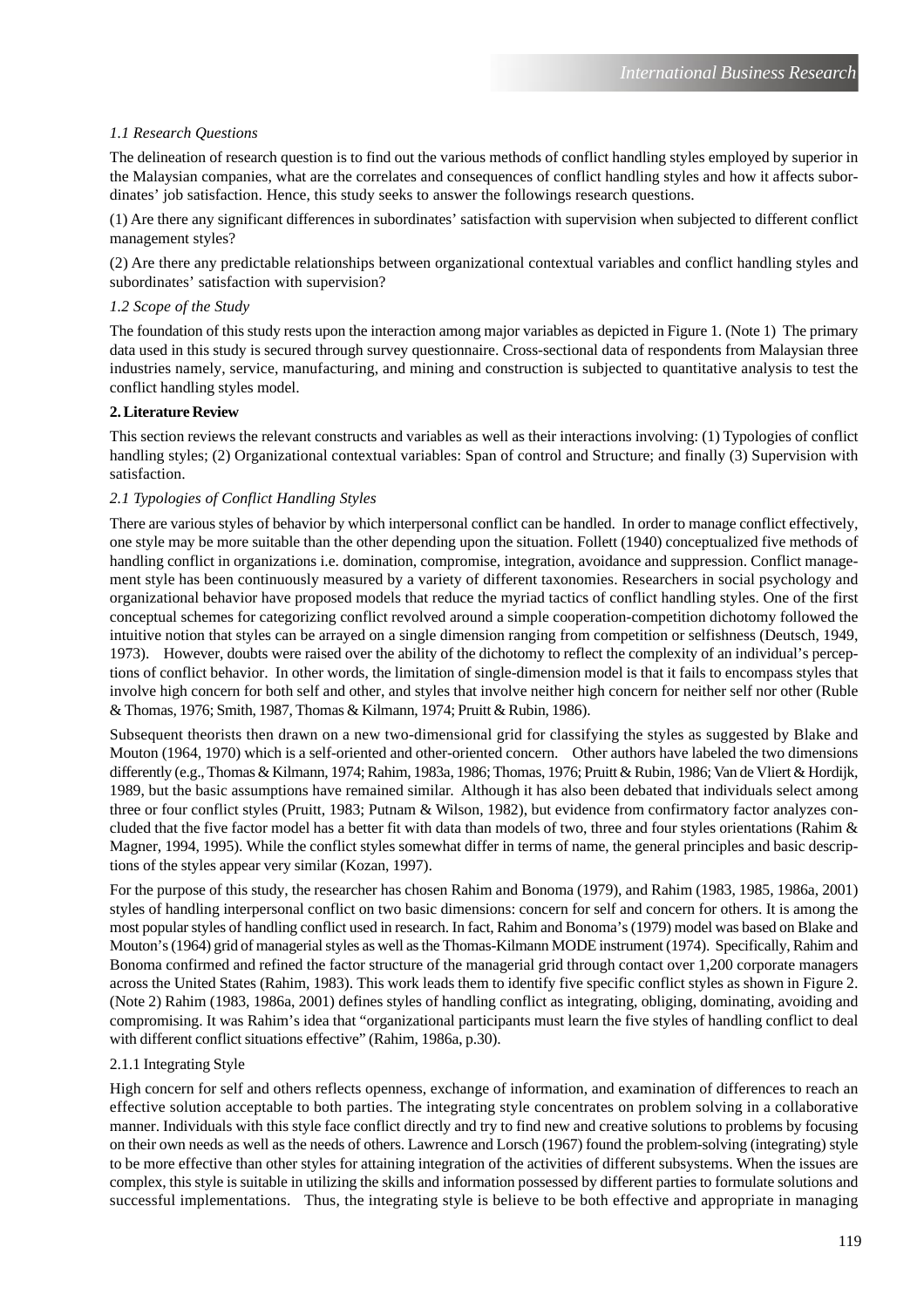conflicts and, therefore, is perceived as highly competent (Tutzauer & Roloff, 1988).

## 2.1.2 Obliging Style

Low concern for self and high concern for others style is associated with attempting to play down the differences and emphasizing commonalities to satisfy the concern of the other party. Obliging is associated with accommodating behaviors that include putting aside one's own needs to please the partner, passively accepting the decisions the partner makes, making yielding or conceding statements, denying or failing to express one's needs, and explicitly expressing harmony and cooperation in a conflict situation (Wilmot & Hocker, 2005). These types of conflict strategies are indirect and cooperative (Blake & Mouton, 1964). It can be used as a strategy when a party is willing to give up something with the hope of getting something in exchange from the other party when needed.

## 2.1.3 Dominating Style

High concern for self and low concern for others style has been identified with win-loses orientation. The dominating style relies on the use of position power, aggression, verbal dominance, and perseverance. This style is direct and uncooperative (Blake & Mouton, 1964). Within interpersonal context, the dominating (competing/distributive) style has been found to be associated with low levels of effectiveness and appropriateness. However, Papa and Canary (1995) suggested that the dominating style might be somewhat effective in organizational contexts when there are production-related goals. In this case, an individual might use power strategies and aggression to effectively accomplish a goal, even though these strategies may be seen as inappropriate at a relational level.

## 2.1.4 Avoiding Style

Low concern for self and others style has been associated with withdrawal, buck-passing, or sidestepping situations. An avoiding person fails to satisfy his or her own concern as well as the concern of the other party. This style is useful when the issues are trivial or when the potential dysfunctional effect of confronting the other party outweighs the benefits of the resolution of conflict.

# 2.1.5 Compromising Style

Intermediate in concern for self and others style involves give-and-take whereby both parties give up something to make a mutually acceptable decision. It may mean splitting the difference, exchanging concessions, or seeking middle-ground position. It may be appropriate when the goals of the conflicting parties are mutually exclusive or when both parties, who are equally powerful, e.g. labor and management, have reached a deadlock in their negotiation. This style may be of some use in dealing with strategic issues, but heavy reliance on this style may be dysfunctional.

## *2.2 Organizational Contextual Variables*

Several researches have attributed the conflict handling style to various factors e.g. span of control (Morris, Steers & Roch, 1979) and organizational structure (Weber, 1946; Burns & Stalker, 1961).

## 2.2.1 Span of Control

Span of control is the number of subordinates reporting to a superior. If the span is narrow, manager will have few underlings. Narrow span will provide closer supervision and tighter "boss-oriented" controls; thus resulting in tall, hierarchical structure. Small spans of control increase the time a superior can work alongside of any given subordinates, and therefore provide greater chances for building shared goals as well as coaching and feedback (Likert & Likert 1976; Tannenbaum 1968). According to Taylor (1911) consistent with these arguments, Porter and Lawler (1964) found that superiors with small spans of control were more available for coaching and feedback.

If it is wide span of control, manager will have a larger number of subordinates reporting to them. As a consequence, the structure will be flatter (Jones, 1994). In general, wider span has lesser opportunity for supervision due to the large number of subordinates. Managers with larger spans were more likely to handle problems with subordinates in a more formalized, impersonal manner, using warnings and punishments instead of coaching and feedback (Kipnis & Cosentino 1969; Kipnis & Lane 1962; Goodstadt & Kipnis, 1970; Ford 1981; Heller & Yukl 1969). While wider span of control may reduce management costs, the effectiveness of manager may be compromised. In turn this could influence job satisfaction and turnover (Altaffer, 1998).

On the other hand, there seems to be several positive effects on individual attitudes and behavior when the span of control is large. Employee morale will improve with a broader span since subordinates will be subjected to a lesser degree of detailed supervision. In fact, one of the worst aspects of a narrow span of control is the opportunity it gives a manager to harass his subordinates. Wider spans will generally entail more responsibility be given to subordinates, thereby making the job more fulfilling. At the same time, a flatter structure will provide more growth for the subordinates and create more reliance and trust from the supervisor. Thus, span of control can be an important variable in the superior-subordinate exchange relation. Moreover, studies by Morris, Steers and Roch (1979) shows that superior span of control contributes to the explained variance in role conflict. Extending this argument, it is also presupposed that supervisory span will have influence to the way manager handling conflict.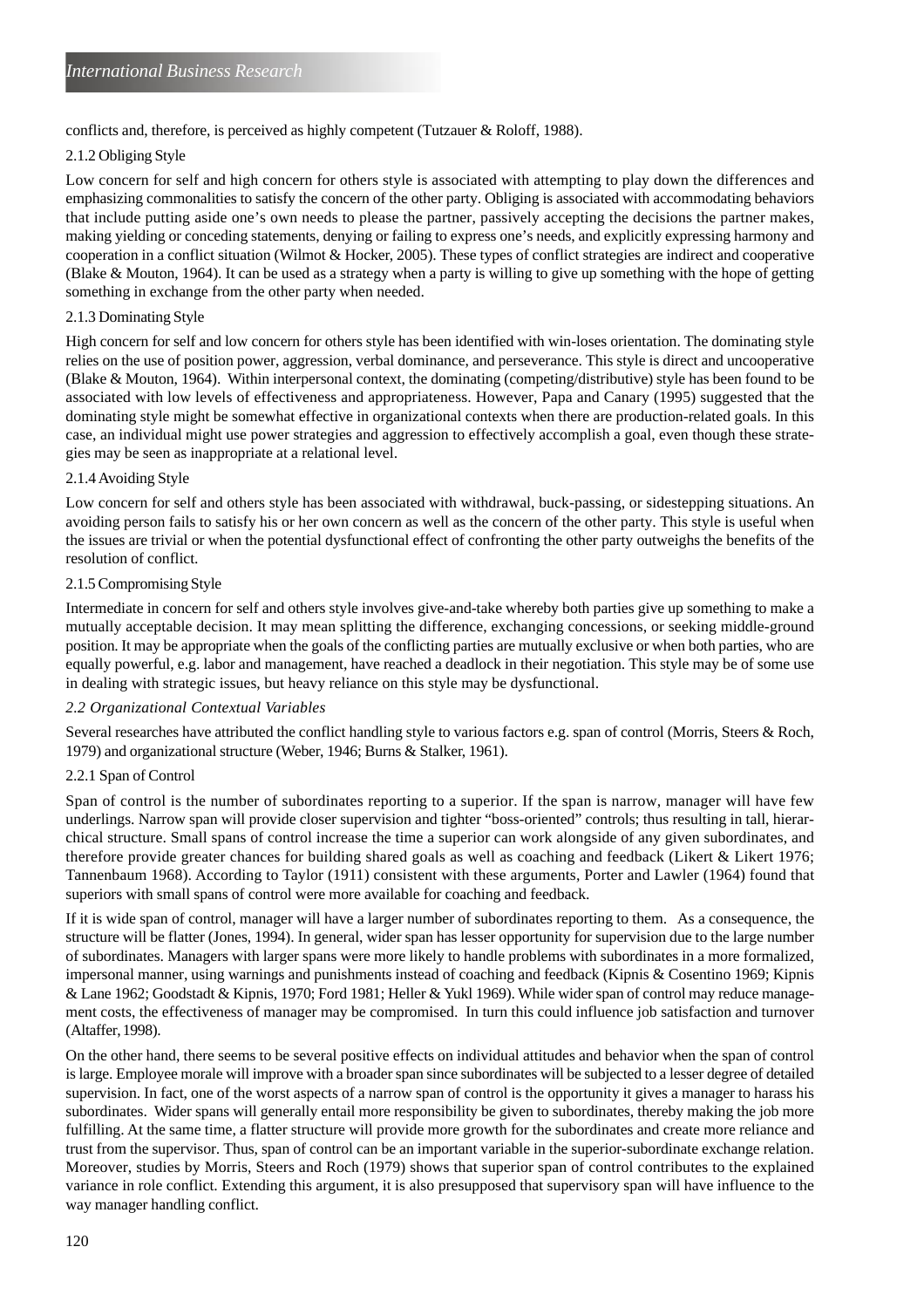## 2.2.2 Organizational Structure

The study of organizational structure relies on the differentiation of position, formulation of rules and procedures, and prescriptions of authority. Wider focus in these formal dimensions of structure has been heavily influenced by Weber's (1946) work on bureaucracy, which depicted precise and impersonal structures of tasks, rules, and authority relations as central to rationalizing the real world. The extension and replication of Weber's work on structure are plentiful (Hall, 1996; Meyer, 1972; Pugh, Hickson, Hinings & Turner, 1968). Various dimensions of structure serve as framework for the analysis of interactive patterns of organizational members which can relate to individual performance or satisfaction.

In this study, structure is conceptualized on a mechanistic-organic continuum. Burns and Stalker (1961) suggest that some successful organizations or work group tend to favour vertical specialization and control or horizontal specialization and coordination. When an organization stresses rules, policies, and procedures, this will be leading to rigidity and inflexibility and when organizations specifies the techniques for decision-making, and develops an elaborate control system backed by a centralized staff, this is called "mechanistic" or "bureaucratic". This type of organization tends to have a vertical emphasis as the staff units will always be placed at the top of the system. In mechanistic or bureaucratic organizations, employee alienation and strict adherence to roles often mean avoiding conflict by resorting to intransigence.

Burns and Stalker (1961) called the opposite type "organics". This strategy tends to emphasize horizontal specialization and coordination and there are comparatively few rules enforced in the organization. The benefit of the organic structure is its flexibility, adaptability, and early recognition of external change (Burn & Stalker, 1961; Lawrence & Lorsch, 1967; Webb & Dawson, 1991).

Both of these structures provide consistent patterns of organizing that can be adjusted to fit pressures from contextual variables. Obviously each of the two "ideal" patterns appears to have its own strengths and weaknesses. The mechanistic pattern appears more suited when organizations are most interested in efficiency (Litterer, 1973). Conversely, where there is high variability, and an organization is less sure of how to transform inputs to outputs, the organic form may be preferred (Reimann & Negandhi, 1975).

#### *2.3 Satisfaction with Supervision*

Satisfaction with supervision has received extensive attention in organizational research. In this study, satisfaction is defined as, "a pleasurable or positive emotional state resulting from the appraisal of one's job" (Locke, 1976). Work satisfaction is an important workplace construct and one that is of concern for effective management. Thus, numerous research findings suggest that conflict management style is related to various aspects of employee satisfaction are of interest and represent an important extension to the job satisfaction literature. These findings imply that satisfaction with supervision is one of the most important attitudinal issues in the workplace that managers face (Babin & Boles, 1996). Smith, Kendall, and Hulin (1969), in their well documented measure, the Cornell JDI (Cornell Job Descriptive Index) described five areas of satisfaction: the work itself, the supervision, the co-workers, the pay, and the opportunities for promotion on the job. Since the theme of the present study is on the superior-subordinate relationships, the job-facet satisfaction is most relevant to satisfaction with supervision. The conflict handling styles which superior uses in an organization in supervising their subordinates can have a broad impact on the subordinates' attitude towards work. The amount of supervision and direction given to the subordinates will increase their satisfaction with supervision. Conversely, many studies recorded that supervision to the extent that the superior exercises dominating and avoiding is found to have a negative impact on the subordinates' satisfaction (Kahn, Wolfe, Quinn, Snoeck, & Rosenthal, 1964).

## **3. Hypothesized Relationships**

The hypotheses were grouped into several sets. There are: (1) those dealing with consequences of conflict handling styles upon subordinates' satisfaction with supervision (H1a & H1b), (2) those dealing with association of organizational context upon conflict handling styles (H2a & H2b), and (3) those dealing with the association of organizational context and satisfaction with supervision (H3a). More specifically, the following hypotheses were formulated which serve as focal points for the study.

Organizational conflict researchers (e.g. Rahim & Buntzman, 1989; Burke, 1970; Lawrence & Lorsch, 1967; Likert & Likert, 1976) generally assert that superior who exhibits integrating, compromising, and obliging styles are more prong to foster a cordial dyadic relationships among superiors and subordinates. These styles are related to an effective conflict management. Several studies on the integrating, compromising, and obliging styles of handling conflict show consistent results in satisfaction with supervision (Korabik, Baril, & Watson, 1993; Tutzauer & Roloff, 1988; Wall & Galanes, 1986; Vigil-King, 2000). Likewise, other studies recorded that superior uses dominating and avoiding is linked to negative effect on subordinates' satisfaction (Kahn, Wolfe, Quinn, Snoeck, & Rosenthal, 1964). Thus, it can be hypothesized that:

Hypothesis H1a: Superior's integrating, obliging, and compromising styles have direct and positive effect on the subordinates' satisfaction with supervision.

Hypothesis H1b: Superior's dominating, and avoiding styles have negative effect on the subordinates' satisfaction with supervision.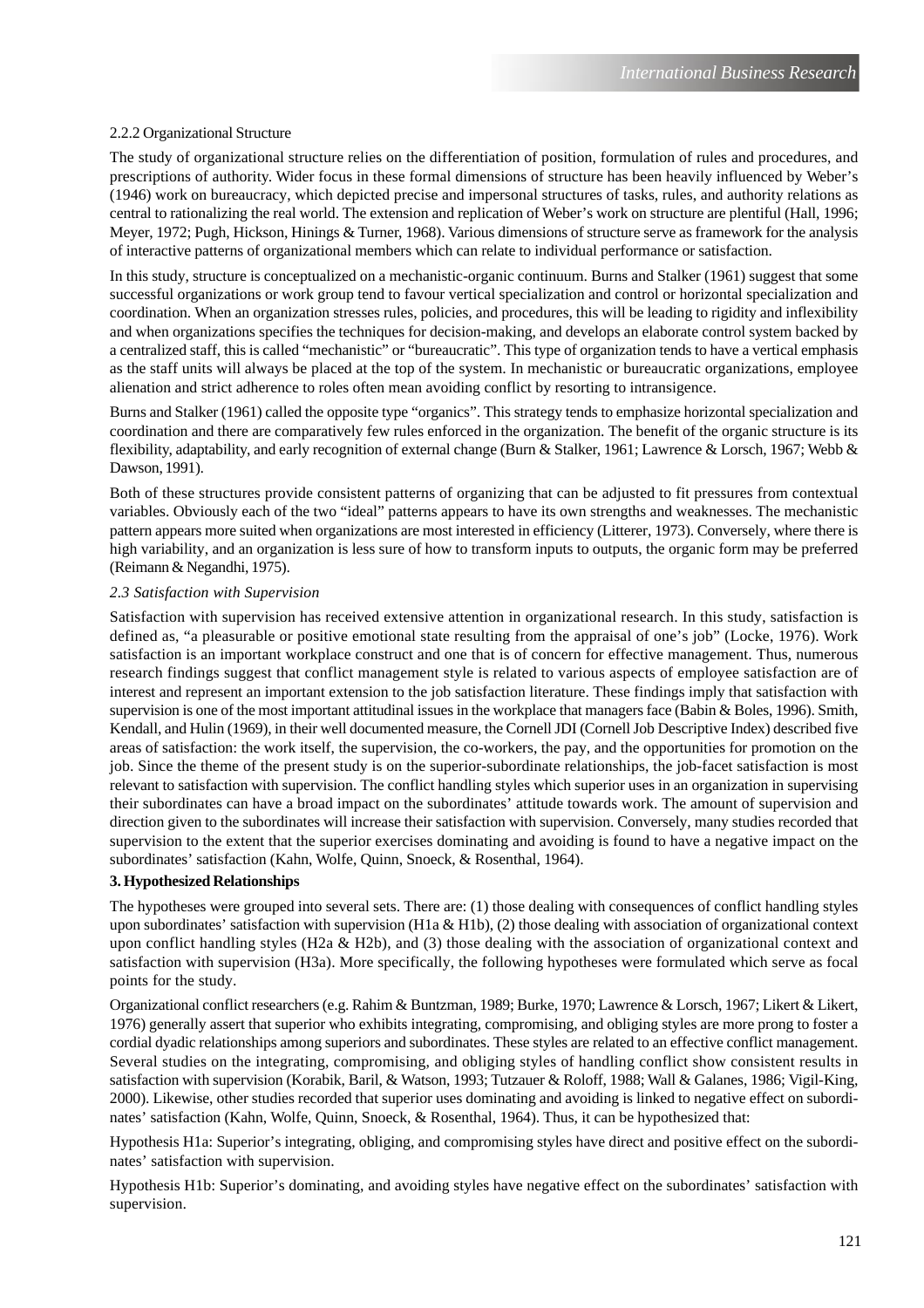Superiors who possess wider span of control are more likely to deal conflict with subordinates in a more formalized, impersonal manner, using warnings and punishments (Kipnis & Cosentino 1969; Kipnis & Lane 1962). In addition, as spans of control increase, managers are found to more autocratic (Heller & Yukl, 1969). Likewise, Burns and Stalker (1961) define organic structure as horizontal specialization and there are few rules being emphasized in the organization. Work group employing organic structure is having less conflict and the superior tends to use more compromising or integrating style. As such, the following hypotheses are predicted:

Hypothesis H2a: Wider span of control is positively associated with dominating, and avoiding style, but negatively associated with integrating, obliging and compromising style.

Hypothesis H2b: Organic structure is negatively associated with dominating and avoiding style.

In relation to organizational context, research by Meadow (1980) concluded that organic structure is positively related to satisfaction of higher order needs, but mechanistic structure is associated with their frustration. This statement is also supported by Rahman, Mawdudur, Zanzi and Alberto (1995) in their study which confirms organic structure is associated with greater job satisfaction with supervision. Considering these past findings, the following hypotheses are suggested as follows:

Hypothesis H3a: Organic structure has direct and positive effect on the satisfaction with supervision.

## **4. Research Methodology**

#### *4.1 Sampling Design*

The sample for this study comprises of the executives, managers and professionals in services, manufacturing, mining and construction companies. This sample was selected for three reasons: (1) measurement of perceptions on constructs such as conflict handling styles, structure and span of control requires some abstract and purposeful thinking which is certainly helped by having a certain stature in the organization, (2) this represents the group of more educated people who are more aware of the kind of conflict styles with superiors and normally hinge more on the non-traditional organizational-based kind of relationship to sustain their interest in the organization, and (3) the industries are among the more dominant industries in Malaysia that contribute significantly to the Gross Domestic Product and labour employment. The companies that met the above criteria were selected from the list of companies gathered from the Federation of Manufacturers Malaysia (FMM), Construction Industry Development Board (CIDB), and Malaysian Trade and Commerce Directory. Random sampling was used in selecting the samples from the large database. Data from subjects was obtained through survey questionnaire.

## *4.2 Research Instruments*

All data used in the study consist of responses to questionnaire items. Measures of the relevant constructs were taken from previous studies and are discussed here.

## 4.2.1 Conflict Handling Style

Conflict management styles were measure by using the Form C of ROCI-II (Rahim, 1983a). This multi-item instrument contains 28 items uses a 5-point Likert scale to assess subordinates' perceptions on supervisor's style of handling conflict. The ROCI-II was designed to measure 5 dimensions or styles of resolving conflict. 7 items for measuring integrating style, 6 items each for measuring obligating style and avoiding styles, 4 items for measuring compromising style and 5 items for measuring dominating style.

#### 4.2.2 Organization Structure

Structure is conceptualized on a mechanistic-organic continuum using Burns and Stalker scale (1961). Organization structure was represented a 7 item scale which measures organicity, i.e. the extent to which organizations are structured as organic versus mechanistic entities. This scale was also developed by Khandwalla (1977a, 1977b) and later used by Covin and Slevin (1989) and Low (2005).

#### 4.2.3 Span of Control

Span of control is a measure of the total number of person being supervised by a superior. For statistical analysis the span of control is measured as the natural logarithm of this number.

## 4.2.4 Satisfaction with Supervision

The instrument used to measure satisfaction with supervision is the updated version of the original Job Descriptive Index (JDI; Smith at el., 1969) which was later revised by Roznowski (1989). The instrument is made up of 18 items.

## *4.3 Data Analysis Techniques*

Simple correlation was used to measure the relationships among conflict handling styles and subordinates' satisfaction with supervision. It allowed a straight forward interpretation of the hypothesized relationships.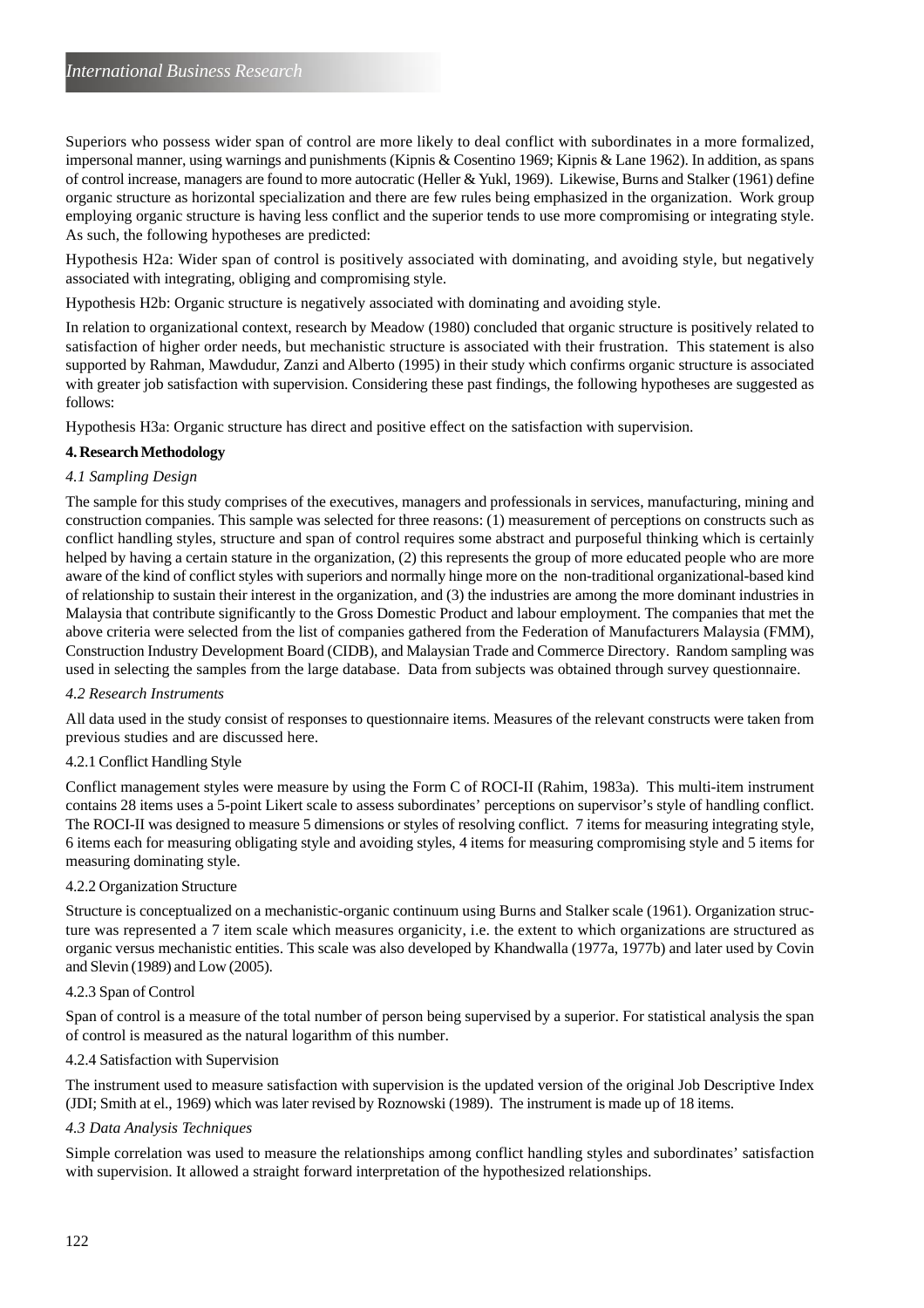# **5. Research Results and Discussions**

#### *5.1 Sample Characteristics*

From the total of 145 responses received, data from 139 respondents were usable. By ethnic group, 42% of the respondents were Chinese, 38% were Malay, and 17% were Indian, while other races made up the rest. By gender, 53% were male and 47% were female. In terms of age, the highest proportion of respondents fell into the 23-30 years age group. They accounted for 63% of the total number of respondents. This was followed by the 31-40 years age group (33%), while those above 41 years old accounted for the remaining.

On the whole, the education level of the respondents was high. Nearly 84% of the respondents had education up to tertiary level. Only 1% of the respondents had no tertiary education. The high educational level was reflected in the position or the type of occupation held by the majority of the respondents i.e. 7 Directors/General Managers/ Assistant General Manager, 3 Senior Managers, 46 Departmental Manager/Assistant Managers and 83 Executives.

The average salary of the respondents was higher than the population's average. The survey data showed that 27% of the respondents earned more than RM5000 per month, 14% earned RM4001 to RM5000 per month, 49% earned RM3001 to RM4000 per month, and 10% earned RM2001 to RM3000 per month.

On average, the respondents had worked in the present company for 4 years with a standard deviation of 3.6 years. It was noted that 59% of the total respondents had worked for 1 to 3 years in the present company, 25% had worked between 4 to 6 years, 12% had worked between 7 to 9 years, and 4% had worked between 10 and 13 years, while only 1% of the respondents had worked longer than 20 years in the present company. The degree of job mobility among respondents was reflected in the average number of previous jobs held by respondents i.e. 2 jobs. For the present sample, 20% responded that they had no previous job, 29% had one, 32% had two, 11% had three and the rest reported that they had more than 4 previous jobs.

In terms of the organizational size, the survey had selected sample which represents the medium to large sized Malaysian companies. It was found that 39% of the companies had 1 to 100 employees, 7% had 101 to200 employees, 9% had 201 to 400 employees, 17% had 401 to 1000 employees and 29% had more than 1000 employees. Classifying the business according to the type of industry revealed that a greater portion of the companies are in services industries (55%), followed by manufacturing industries (23%) and 6% of mining and construction.

The survey revealed the following information about the respondent's superior. A 76% superiors reported in the survey were males and 24% were female. A majority of them were holding medium to high management positions. Racial composition of the superiors was: 46% Chinese, 41% Malay, 8% Indian and 5% from other races. On average, the superiors had worked in the organization for 11 years with a standard deviation of 7.6 years - longer than the subordinates' average. Only 1% had worked for less than a year, 30% had worked between 1 and 5 years, 29% had worked between 6 and 10 years, 17% had worked between 11 to 15 years, 13% had worked between 16 to 20 years and 10% had worked more than 20 years in the present company. The superiors were holding various positions in the company with 33% of them in the first hierarchical level, 30% in the second level, and 26% in the third level, while only a fraction of them were in the lower management positions. Their educational level was also predictably high, with 55% of them having had tertiary education. Only 6% had up to either primary or secondary education. By designation, 64 of the superiors were the directors/general manager/ assistant general manager of companies, 23 were the senior managers, 50 were the departmental manager/assistant managers and the rest consisted of executives.

## *5.2 Validating the Scales*

The standardized Cronbach Alpha for each subscale is provided in Table 1. (Note 3)

#### *5.3 Testing of Hypotheses*

Hypothesis H1a states that superior's integrating, compromising and obliging styles have direct and positive effect on the subordinates' satisfaction with supervision. The correlational analysis in Table 2 (Note 4) provided good support for H1a. The integrating, compromising and obliging styles of handling conflict showed positive relationships and highly correlated with satisfaction with supervision. These three correlations were significant beyond .01 level.

In the relationship of conflict handling styles to satisfaction with supervision, integrating style ranked highest among other style exercises ( $r = .62$ ,  $p < .01$ ). This was followed by compromising style and obliging style which had coefficients of correlation of .33,  $p < 01$  and .29,  $p < 01$  respectively. The ranking of intercorrelation was somewhat similar to the study of Rahim and Buntzman (1989) conducted on respondents with post graduate working experience. It was expected that integrating, compromising and obliging style represents a high level of inner acceptance between superior and subordinate relationships. As Rahim and Buntzman (1989) found out, the integrating, compromising, and obliging style of handling conflict tends to foster a more satisfied, cooperative and prolonged relationships among superiors and subordinates.

Literature on organizational conflict also shows that integrating, compromising, and obliging styles are positively associated with supervision with satisfaction. Burke (1970) suggested that, in general, a confrontation (integrating), compromising,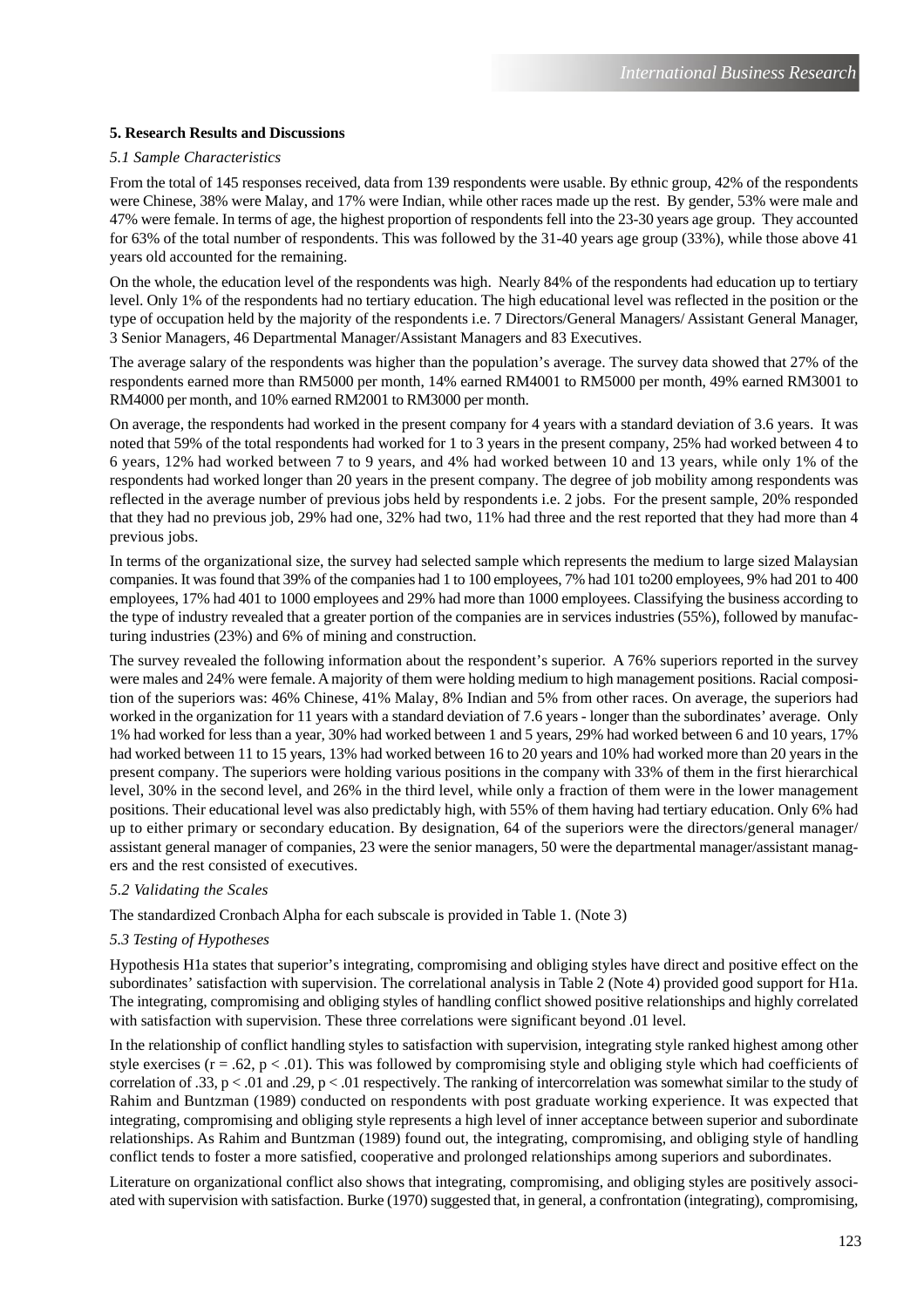and obliging styles were related to the effective management of conflict that lead to supervisory satisfaction, while forcing (dominating) and withdrawing (avoiding) were related to the ineffective management of conflict that lead to supervisory dissatisfaction. Lawrence and Lorsch (1967) indicated that an integrating, compromising, and obliging styles dealing with inter-group conflict was used to a significantly greater degree in higher performing organizations than lower performing organizations.

A field study with a convenience collegiate sample by Rahim and Buntzman (1989) suggested that the integrating (problem solving), compromising and obliging styles of handling conflict is positively correlated with supervision with satisfaction. Likert and Likert (1976) strongly argued and provided some evidence to suggest that an organization that encourages participation and problem solving (integrating) behaviors attains a higher level of satisfaction with supervision. Several studies on the integrating, compromising, and obliging styles of handling conflict show consistent results. These styles result in high joint benefit for the parties, better decisions, and greater satisfaction with supervision (Korabik, Baril, & Watson, 1993; Tutzauer & Roloff, 1988; Wall & Galanes, 1986). Vigil-King (2000) study shows that superior that use more integrating conflict management styles are likely to have higher subordinates' supervision with satisfaction than superior using less integrating styles.

Among subordinates, integrative style emerges as a very important cue for acceptance and recognition of the superior's conflict management style as reflected in the present result. It most likely gains their compliance and least likely to provoke their resistance (Gross & Guerrero, 2000). Similarly, greater satisfaction with supervision among subordinates may lead to greater cooperation and heightened dependence. In the superior-subordinate interaction, subordinates frequently say what is acceptable rather than what they know is true. Therefore, an individual subordinate may use a more obliging style with superiors. This is due to subordinates are likely to withdraw from a conflict situation (Kahn, Wolfe, Quinn, Snoek & Rosenthal, 1964).

As the present results supported the general view the integrating, compromising and obliging style has a positive effect on the superior-subordinate relationship. The high degree of intercorrelations among the integrating, compromising and obliging served to temper the previous discussions and tended to suggest that while integrating style emerged as the dominant explanatory of conflict handling style, its effective utilization might be tied to some extend, to the superior's exercise of a combination of other style such as compromising and obliging style.

Hypothesis H1b predicts that superior's dominating and avoiding styles have negative effect on subordinates' satisfaction with supervision. Both the dominating and avoiding styles showed relatively negative but significant correlation  $(r = -.50)$ ,  $p < .01$ ;  $r = -.24$ ,  $p < .01$  respectively) with supervisory satisfaction. In the dominating style, subordinates' responses tend to be dependent on the normative acceptance of the position and prerogatives of the organization at large including its leadership. The present result concurred with the conclusion made by Rahim (1986) and Burke (1970) that dominating and avoiding styles are less effective means of supervisory satisfaction.

The present result seems to support Hypothesis H1b. The study indicated that the dominating style perceived held by a superior was negatively associated with supervisory satisfaction. Past researchers supported this correlation (e.g. Van de Vliert, Euwema, & Huismans, 1995; Van de Vliert, 1997; Rahim & Buntzman, 1989; Gross & Guerrero, 2000) have stated that dominating style which is derived from control over negative or punishing outcomes for others does not appear to be a suitable style for dealing with subordinates. It is negatively related with concern for the other party which will usually not improve the relationship (Sorenson, Morse & Savage, 1999). The traditionalists believed that dominating is ineffective and can lead to conflict of social interaction. Although it has been found in some studies that individuals can achieve substantive outcomes through forcing behavior (De Dreu & Van de Vliert, 1997; Rahim, 1992; Thomas, 1992) but people could not be forced into a deep-seated acceptance of organizational requirements.

Hypothesis H2a suggests that wider span of control is positively associated with dominating, and avoiding style but negatively associated with integrating, obliging and compromising style. The relationships as appeared in Table 2 (Note 4) between the perceptions of supervisory span of control and perceived conflict styles were not significant, although there were some marginal relationships, but logical with all the conflict styles. The interpretation of these results and their relevance to the hypothesis proposed in this study seems to vaguely suggest that wider span of control is positively associated with dominating  $(r = .11)$ , follow by compromising  $(r = .05)$  style of handling conflict. The variable is negatively associated with integrating and  $(r = -13)$  and avoiding  $(r = -07)$  style of handling conflict. The results of the data analysis seemed to offer ideas on the direction of relationships, but yet failed to reach the desired statistical significance. Although Hypothesis H2a was not supported in statistical terms, some explanation may be offered with regards to the present results. As span of control is related to the number of subordinates reporting to their superior, wider the span of control is positively associated with dominating and avoiding style as superiors need to exercise dominating style to control their subordinates.

The present result seems to imply that superiors who were perceived to have broader span of control tend to exercise greater dominating style. The reason for this was not conclusive. Many plausible explanations were possible, but it was believed that superiors with wider spans were more likely to handle problems with subordinates in a more formalized, impersonal manner, using warnings and punishments instead of coaching and feedback (Kipnis & Cosentino, 1969; Kipnis & Lane,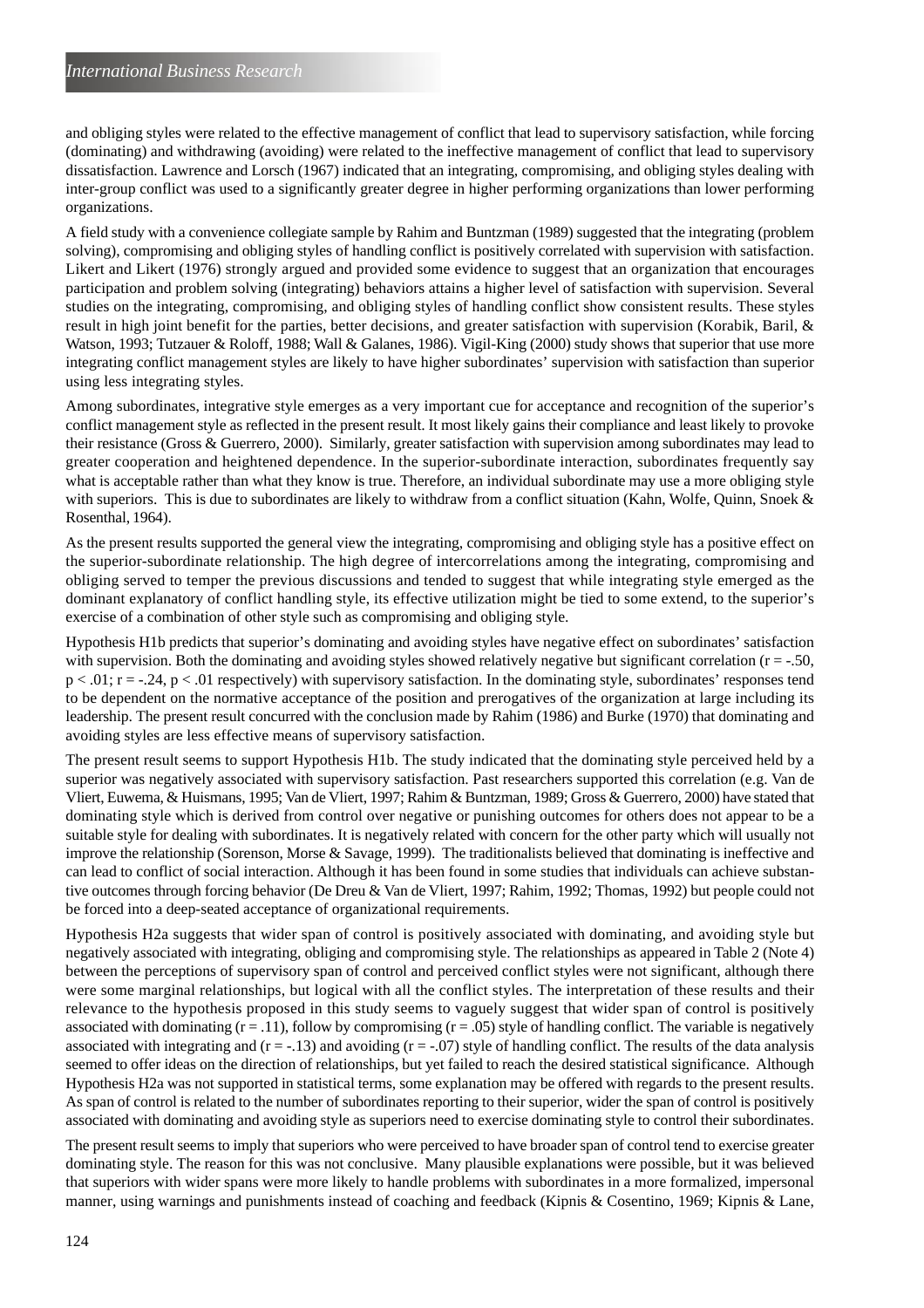1962). Hence subordinates' attempts to exercise greater influence may be seen as a threat to the superior's control of their underlings. Furthermore, as the gap between superiors and subordinates will even likely to increase as a direct consequence of punitive procedures, the subordinates tend to avoid participation.

Weak relationship between integrating and broader span of control suggested that those who exercise integrating style over wider span of control accorded lesser control over subordinates. Though the degree of control by exercising of integrating style has been questioned, the very least the integrating style can foster better relationship for the subordinates to perform better. This conclusion was drawn from the assumption that people generally prefer integrating than dominating style and integrating approach can provide greater satisfaction with supervision. No comparison was made as there was no past research done with regard to this correlation.

It was interesting to note that there is some evidence that a manager's satisfaction increases as the number of subordinates supervised increases (Cummings & Berger, 1976) but it might not indicate subordinates' satisfaction with supervision. This finding plays down the importance of span of control in contributing to the satisfaction with supervision and lead one think that span of control may not be as important as the perception of conflict handling style in ensuring subordinates' satisfaction.

Overall, the results agreed with hypothesis H2a. However, the present result should be used with caution as the measurement of both construct was not based on the objective measurement but on individual perceptions. Individual differences such as desire for position power, inner motivation, etc might intervene in the relationship between span of control and conflict handling style.

Hypothesis H2b states that organic structure is negatively associated with dominating and avoiding style. The relationship between organic structure and conflict handling styles was significant as one would expect. The result agreed with Hypothesis H2b that organic structure is negatively associated with avoiding  $(r = -.23, p < .01)$  and dominating style  $(r = -.30, p < .01)$ 01). This was probably due to the reason that structure and conflict styles were very much a related concept. The former measures the organizational structural design while the latter measures one's style of handling conflict. Nonetheless, an important common element appeared to exist between them that explained their negative and statistically significant relationship between organic structure and both the dominating and avoiding style.

Hypothesis H3a suggests that organic structure has direct and positive effect on the satisfaction with supervision. Correlational result in Table 2 (Note 4) showed that organic structure was positively associated with the satisfaction with supervision  $(r = .19, p < .05)$ . A study was conducted by Meadow (1980) on Organic Structure, Satisfaction, and Personality found out that organic structure in small work groups is positively associated with the satisfaction of higher order needs. It was observed that strong personality aspiring towards dominance, autonomy, and achievement respond more positively to organic structure and more negatively to mechanistic structure. This statement also supported by Rahman, Mawdudur, Zanzi, Alberto (1995) as reported in their study that more organic structure and greater job satisfaction with supervision.

## **6. Conclusion**

Overall, the results of this study were quite consistent with the hypotheses based upon other organizational studies involving qualified and professional people. The research instruments used in this study were tested and found to be reliable in our Malaysian work environment. The results provided some tentative, but hopefully useful guidance for organizational administration.

Inter correlations among the five styles of conflict handling showed that the results are closely similar to Rahim and Buntzman (1989). The results revealed that integrating, compromising and to some degree obliging are found to be in association with each other. These intercorrelations may give rise to a favorable halo effect with respect to the perceived influence, for example if a superior is perceived as having integrating style, this will also augment other styles (e.g. compromising, obliging) at his/her disposal. On the other hand, dominating was the least correlated with all other styles and most often stands alone. Among all the conflict styles, dominating was most related to avoiding style. It indicates that dominating and avoiding style tend to be used interchangeably. Though not considered as a serious disadvantage, notable intercorrelations among the five styles of handling conflict denote the difficulty of finding conflict style typology which is both exhaustive and conceptually distinct.

The conflict management styles were also found to be associated to an individual perception's of the source of conflict style. Superior who was perceived to exercise dominating style tends to exercise greater management control – giving little opportunity for the subordinate to be personally responsible for a meaningful portion of his/her works. In assessing the effectiveness of the various influence means, the results suggested that integrating, compromising and obliging should be emphasized to ensure subordinates' satisfaction with supervision. Dominating style should be minimized in any influence attempt except in situations that call for such approach, such as time of crisis or low performance. Comparative studies revealed an interesting difference in the rank ordering of superior styles of handling conflict. Study by Rahim and Buntzman (1989) ranked integrating, compromising and obliging as the most favorable, and dominating and avoiding as the lowest among conflict styles in eliciting subordinates' acceptance of supervision satisfaction. The results suggested a notion that the effectiveness of conflict handling style does relate to the situation and context of the job environment. Although the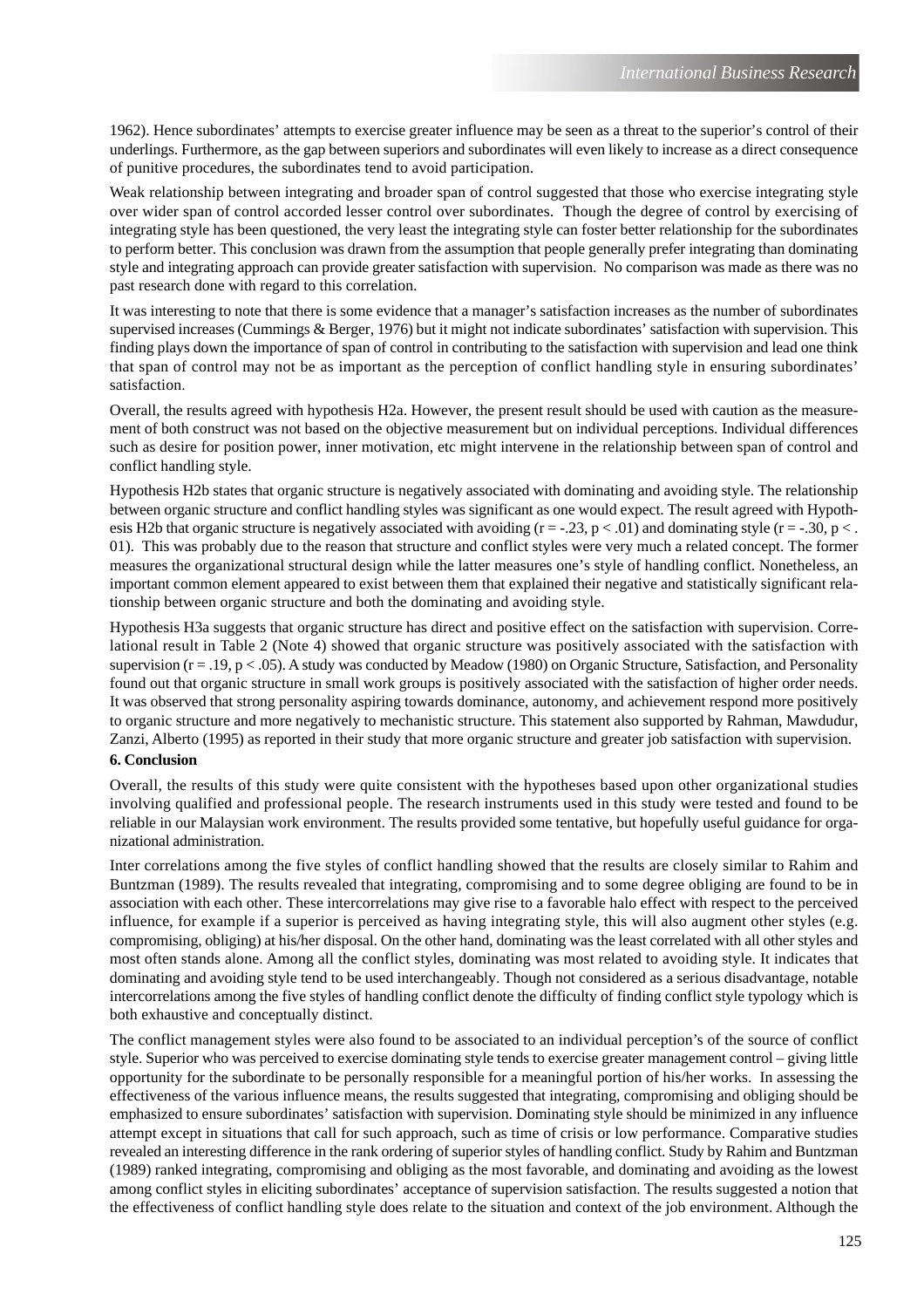desirability of some conflict styles were obvious, it should be noted that they might not necessarily have same impact on all attitudinal and behavioral outcomes measures. For example, Rahim (1986), Bachman, Bowers and Marcus (1968) and Rahim and Buntzman (1989) discovered that integrating and compromising were more associated with organizational effectiveness, dominating style was the most important for complying with superior's request and integrating, compromising and obliging were most related to supervisory satisfaction.

The challenge of the contemporary organization is also to encourage the use of the integrating/problem solving style of handling conflict among superior and subordinates. Employees should also be trained not to engage in win-lose or bargaining style of handling conflict. This can be done by strengthening the integrating conflict-management style and discouraging the use of an avoiding style. To attain this goal, training in conflict management of subordinates and superiors and appropriate changes in organization design and culture would be needed (Rahim, 2001).

Among the conflict handling styles, integrating was found to be the most associated with organic structure. The organic structure appeared to be positively correlated with the satisfaction with supervision. These results implied that organic structure can be a potent force in sustaining organizational stability.

The extent of span of control a superior has is dependent on how many subordinates he/she supervises. The results indicate that there was some marginal relationship between supervisory span of control and conflict styles although there were not so significant. Therefore, it was concluded that there was a weak but positive correlation between span of control and dominating style. This was due to the fact that superiors with wider spans of control tend to practice more formal way when dealing with their subordinates. On the other hand, superior who adopts integrating style over wider span of control would consequently exert lesser control over subordinates although integrating style is said to be able to foster closer relationship between superior and subordinates. The results also showed that that subordinates tend to be less satisfied with superiors with wider span of control.

#### **References**

Altaffer, A. (1998). First-line managers: Measuring their span of control*. Nursing Management*, 29(7), 36.

Babin, B.J., & Boles, J.S. (1996). The effects of perceived co-worker involvement and supervisor support on service provider role stress, performance and job satisfaction. *Journal of Retailing*, 72(1), 57-75.

Bachman, J.G., Bowers, D.G., & Marcus, P.M. (1968). Bases of supervisory power: A comparative study in five organizational settings. In A.S. Tannenbaum (Ed.), *Control in Organizations*. New York: McGraw-Hill. pp. 229-238.

Blake, R.R., & Mouton, J.S. (1964). *The managerial grid*. Houston, Texas: Gulf Publishing Co.

Blake, R.R., & Mouton, J.S. (1970). The fifth achievement. *Journal of Applied Behavioral Science*, 6, 413-426.

Brown, S.P., & Peterson, R.A. (1993). Antecedents and consequences of salesperson job satisfaction: Meta-analysis and assessment of causal effects. *Journal of Marketing Research*, 30, 63-77.

Burns, T., & Stalker, G.M. (1961). *The management of innovation*. London: Tavistock.

Burke, R.J. (1970). Method of resolving superior-subordinate conflict: The constructive use of subordinate differences and disagreements. *Organizational Behavior and Human Performance*, 5, 393-411.

Canary, D.J., & Spitzberg, B.G. (1987). Appropriateness and effectiveness perceptions of conflict strategies. *Human Communication Research*, 14: 93-118.

Churchill, G.A., Ford, N.M., Jr., & Walker, O.C., Jr. (1976). Organizational climate and job satisfaction in the sales force. *Journal of Marketing Research*, 13, 323-332.

Covin, J.G., & Slevin, D.P. (1989). Strategic management of small firms in hostile and benign environments. *Strategic Management Journal*. 10, 75-87.

Cummings, L.L., & Berger, C.J. (1976). *Organizational dynamics*. New York: 5(2), 34.

De Dreu C.K.W., & Van de Vliert, E. (1997). *Using conflict in organizations*. London: Sage.

Deutsch, M. (1949). A theory of cooperation and competition. *Human Relations*, 2, 129-151.

Deutsch, M. (1973). *The resolution of conflict: Constructive and destructive processes*. New Haven and London, Yale University Press.

Fisher, C.D., & Gittelson, R. (1983). A meta-analysis of the correlates of role conflict and ambiguity. *Journal of Applied Psychology*, 68, 320-333.

Follett, M.P. (1940). Constructive conflict. In H.C. Metcalf & L. Urwick (Eds.), *Dynamic Administration*: The collected papers of Mary Parker Follet. New York: Harper. pp. 1-20.

Ford, J.D. (1981). Department context and formal structure as constraints on leader behaviour. *Academic Management Journal,* 24, 274-288.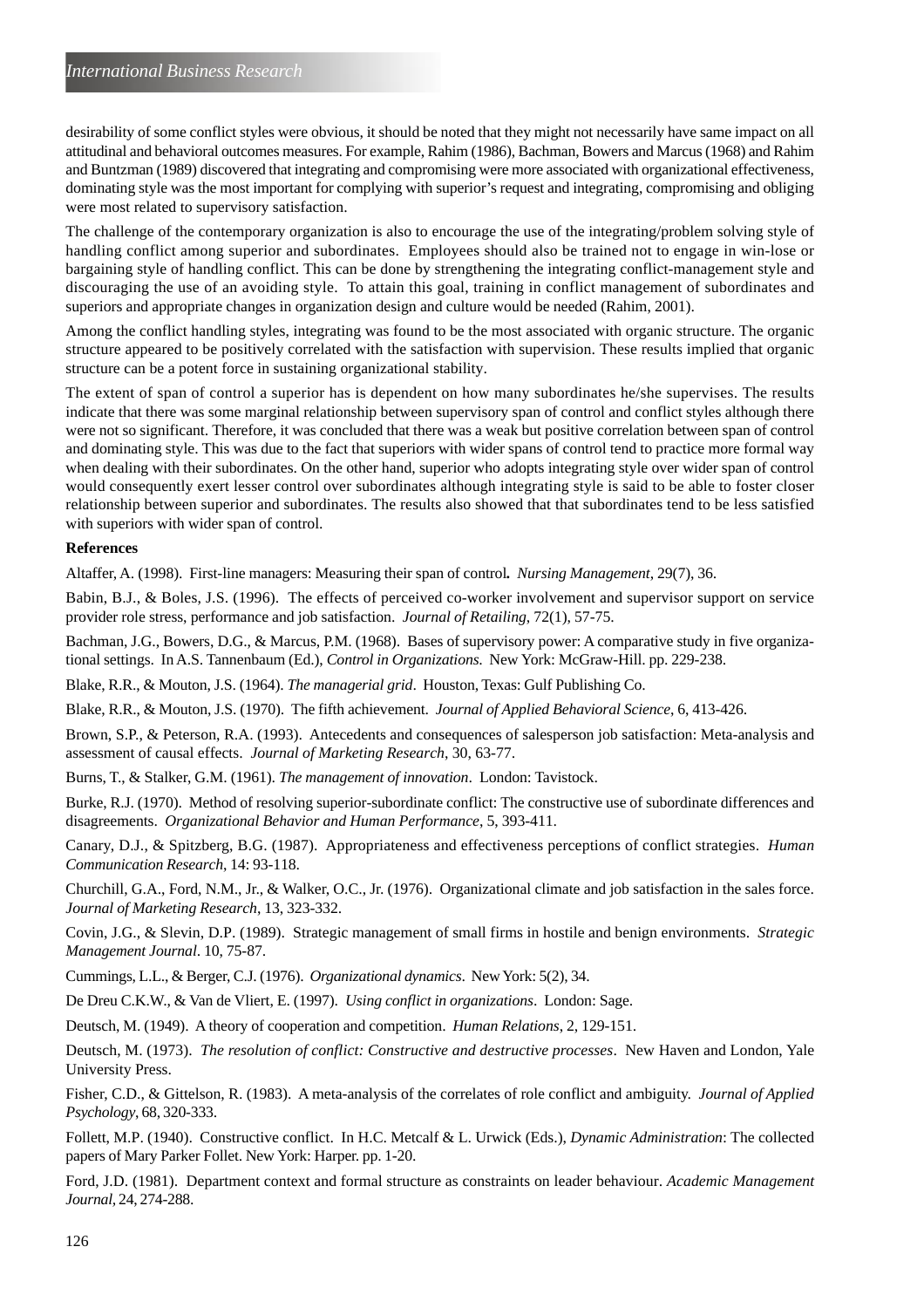Goodstadt, B.E., & Kipnis, D. (1970). Situational influences on the use of power. *Journal of Applied Psychology*. 54, 201- 207.

Gross, M.A., & Guerrero, L.K. (2000). Managing conflict appropriately and effectively: An application of the competence model to Rahim's organizational conflict styles. *International Journal of Conflict Management*, 11, 200-226.

Hall, J. (1969). *Conflict management survey: A survey on one's characteristics reactions to and handling of conflicts between himself and others*. Conroe, TX: Teleometrics.

Hall, R.H. (1996). *Organizations: structures, processes and outcomes*. Englewood Cliffs, N.J.: Prentice Hall.

Heller, F. & Yukl, G. (1969). Participation, managerial decision-making and situational variables. *Organization Behaviour and Human Performance,* 4, 227-241.

Jones, G. (1994). *Organizational theory*. Reading, MA, Addison-Wesley Publishing Co.

Kahn, R.L., Wolfe, D.M., Quinn, R.P., Snoek, J.D., & Rosenthal, R.A. (1964). *Organizational stress. Studies in role conflict and ambiguity.* New York: Wiley.

Kipnis, D. & Cosentino, J. (1969). Use of leadership powers in industry. *Journal of Applied Psychology*. 53, 460-466.

Kipnis, D. & Lane, W.P. (1962). Self confidence and leadership. *Journal of Applied Psychology*. 46, 291-295.

Khandwalla, P.N. (1977a). The design of organizations. New York: Harcourt-Brace-Jovanovich.

Khandwalla, P.N. (1977b). Some top management styles, their context and performance. *Organization and Administrative Sciences*, 7(4), 21-51.

Korabik, K., Baril, G.L., & Watson, C. (1993). Managers' conflict management style and leadership effectiveness: The moderating effects of gender. *Sex Roles*, 29, 405-420.

Kozan, M.K. (1997). Culture and conflict management: A theoretical framework. *International Journal of Conflict Management*, 8(4), 338-360.

Lawrence, P.R., & Lorsch, J.W. (1967). *Organization and environment*. Homewood, III: Irwin-Dorse

Lee, K.L. (2006). Superior's characteristics, organizational context, conflict handling styles and satisfaction with supervision. *Unpublished MBA Thesis*, University Malaya.

Likert, R. & Likert, J.G. (1976). *New ways of managing conflict*. New York: McGraw-Hill.

Litterer, J. (1973). *The analysis of organizations*. New York: Wiley.

Locke, E.A. (1976). The nature and causes of job satisfaction. *In Handbook of Industrial and Organizational Psychology*. Marvin Dunnette. Chicago, IL. pp. 1297-1350.

Low, G.T. (2005). Strategic persistence and reorientation of the firms following an environmental shift: An empirical study of Malaysian manufacturing companies, *Unpublished PhD Thesis*, University Malaya.

Meadow, I.S.G. (1980). Organic structure, satisfaction and personality. *Human Relations*, 33(6), 383-392.

Meyer, M.W. (1972). Size and the structure of organizations: Formal structure as myth and ceremony. *American Sociological Review*, 37, 434-441.

Nunnally, J.C. (1978). *Psychometric theory* (2nd Ed.) New York: McGraw-Hill.

Papa, M.J., & Canary, D.J. (1995). Conflict in organizations: a competence-based approach. In A.M. Nicotera (Eds.), *Conflict and Organizations: Communicative Processes*. University of New York Press, Albany, NY. pp. 153-179.

Porter, L. & Lawler, E. (1964). The effects of "Tall" versus "Flat" organization structure on managerial job satisfaction. *Personnel Psychology*, 17(2), 135-148.

Pruitt, D.G. (1983). Strategic choice in negotiation. *American Behavioral Scientist*, 27, 167-194.

Pruitt, D.G. & Rubin, J.Z. (1986). *Social conflict: Escalation, stalemate, settlement*. New York: Random House.

Pugh, D.S., Hickson, D.J., Hinings, C.R., & Turner, C. (1968). Dimensions of organizational structure. *Administrative Science Quarterly*, 13, 65-106.

Putnam, L.L. & Wilson, C.E. (1982). Communicative strategies in organizational conflicts: Reliability and validity of a measurement scale. In M. Burgoon (Ed.), *Communication Yearbook.* pp. 629-652.

Rahim, M.A. (1983a). A measure of styles of handling interpersonal conflict**.** *Academy of Management Journal*, 26, 368-376

Rahim, M.A. (1983b). *Rahim organizational conflict inventory-II, Form A*. Palo Alto, CA: Consulting Psychologists Press.

Rahim, M.A. (1983c). Rahim organizational conflict inventory –I. Palo Alto, CA: *Consulting Psychology Press.*

Rahim, M.A. (1983d). Rahim organizational conflict inventory –II, Form A, B, & C. Palo Alto, CA: *Consulting Psychology*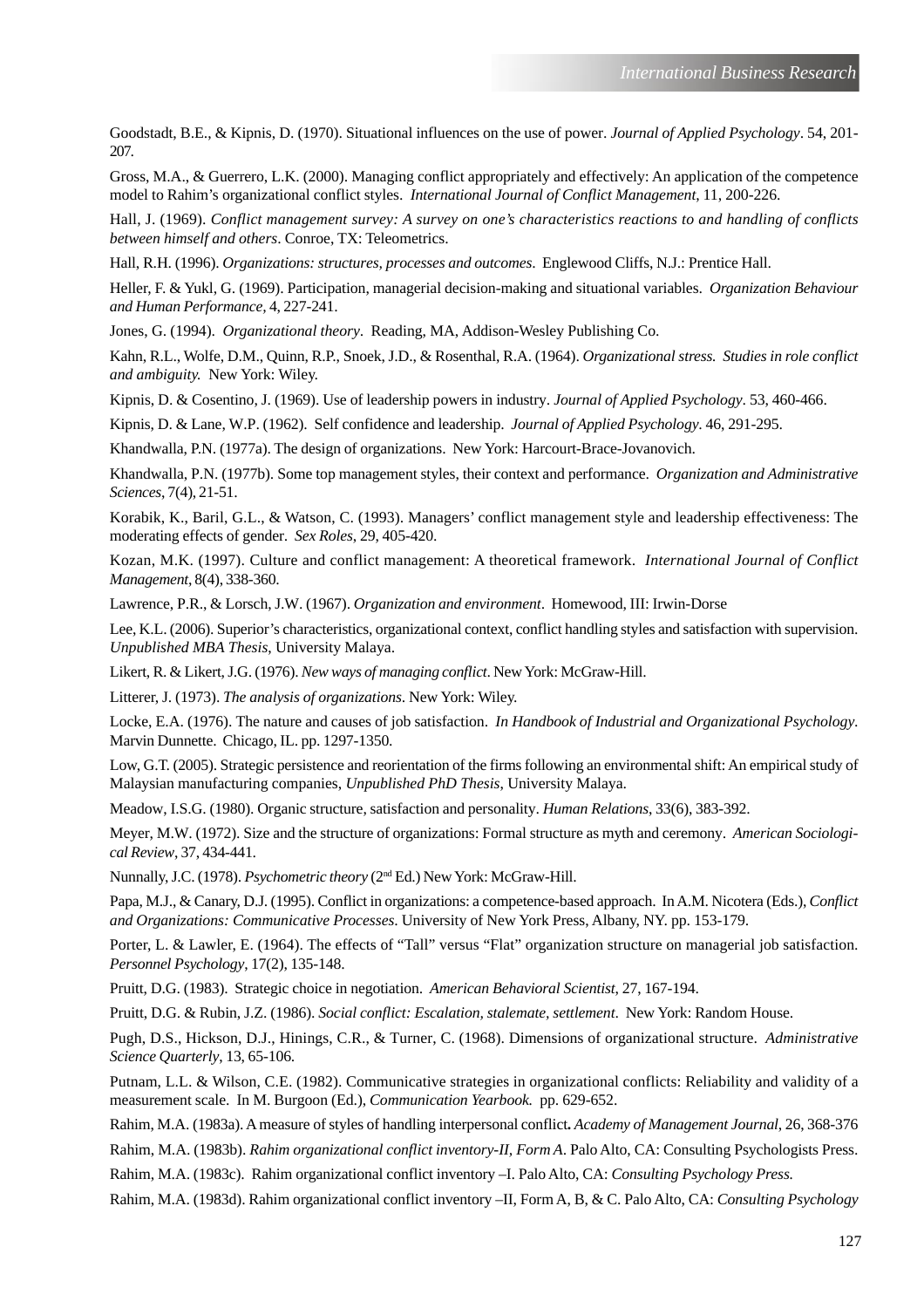*Press.*

Rahim, M.A. (1983e). Rahim organizational conflict inventories: Professional manual. Palo Alto, CA**:** *Consulting Psychology Press.*

Rahim, M.A. (1985). A strategy for managing conflict in complex organizations. *Human Relations*, 81-89.

Rahim, M.A. (1986). Referent role and styles of handling interpersonal conflict. *Journal of Social Psychology*, 126, 79-86. Rahim, M.A. (1986a). *Managing conflict in organization*. New York: Praeger.

Rahim, M.A. (1986b). Referent role and styles of handling conflict: A model for diagnosis and intervention. *Psychological Reports*, 44, 1323-1344.

Rahim, M.A. (1992). *Managing conflict in organizations* (2nd Ed.). New York: Praeger.

Rahim, M.A. (2001). Managing organizational conflict. Challenges for organization development and change. In R.T. Golembiewski (Ed.), *Handbook of Organizational Behavior*. New York: Marcel Dekker. pp. 365-387.

Rahim, M.A. & Bonoma, T.V (1979). Managing organizational conflict: A model for diagnosis and intervention. *Psychological Reports*, 44, 1323-1344.

Rahim, M.A. & Buntzman, G.F. (1989). Supervisory power bases, styles of handling conflict with subordinates, and subordinate compliance and satisfaction. *Journal of Psychology*, 123, 195-210.

Rahim, M.A. & Magner, N.R. (1994). Convergent and discriminant validity of the Rahim organizational conflict inventory-II, *Psychological Reports*, 74, 35-38.

Rahim, M.A. & Magner, N.R. (1995). Confirmatory factor analysis of the styles of handling interpersonal conflict: First-order factor model and its invariance across groups. *Journal of Applied Psychology*, 80, 122-132.

Rahman, Mawdudur, Zanzi, Alberta. (1995). A comparison of organizational structure, job stress, and satisfaction in audit and management advisory services in CPA firms. *Journal of Managerial Issues*, 7(3), 290.

Reimann, B. & Negandhi, A. (1975). Strategies of administrative control and organizational effectiveness. *Human Relations*, 28, 475-486.

Roznowski, M. (1989). Examination of the measurement properties of the job descriptive index with experimental items. *Journal of Applied Psychology*, 74(5), 805-814.

Ruble, T.L. & Thomas, K.W. (1976). Support for a two-dimensional model of conflict behavior. *Organizational Behavior and Human Performance*, 16, 143-155.

Smith, W.P. (1987). Conflict and negotiation: Trends and emerging issues. *Journal of Applied Social Psychology*, 17, 641- 677.

Smith, P.C., Kendall L.M. &. Hulan C.L. (1969). *The measurement of satisfaction in work and retirement. A strategy for the study of attitudes*. Chicago: Rand McNally.

Sorenson, R.L., Morse, E.A. & Savage, G.T. (1999). A test of the motivations underlying choice of conflict strategies in the dual-concern model. *International Journal of Conflict Management*, 10(1), 25-44.

Tannenbaum, A. (1968). *Control in organizations*. McGraw-Hill, New York.

Taylor, F.W. (1911). *The principles of scientific management*. Dover Publications. Toronto, Canada.

Thomas, K.W. (1976). Conflict and conflict management. In M.D. Dunnette (Ed.), *Handbook of Industrial and Organizational Psychology.* Chicago: Rand McNally. pp. 889-935.

Thomas, K.W. (1992). Conflict and negotiation processes in Organizations. In M.D. Dunnette and L.M. Hough (Eds.). *Handbook of Industrial and Organizational Psychology*. Palo Alto, CA**:** Consulting Psychologists Press. 2nd Ed., pp. 651- 717.

Thomas, K.W. & Kilmann, R.H. (1974). *The Thomas-Kilmann conflict MODE instrument*. Tuxedo, NY: Xicom.

Tutzauer, F. & Roloff, M.E. (1988). Communication processes leading to integrative agreements: There paths to joint benefits. *Communication Research*, 15, 360-380.

Van de Vliert, E. (1997). Complex interpersonal conflict behavior: Theoretical frontiers, Hove, UK: *Psychology Press.*

Van de Vliert, E. & Hordijk, J.W. (1989). A theoretical position of compromising among other styles of conflict management. *Journal of Social Psychology*, 129, 681-690.

Van de Vliert, E., Euwema, M.C. & Huismans, S.E. (1995). Managing conflict with a subordinate and a supervisor: Effectiveness of conglomerated behavior. *Journal of Applied Psychology*, 80, 271-281.

Van Sell, M., Brief, A.P., & Schuler, R.S. (1981). Role conflict and role ambiguity: Integration of the literature and directions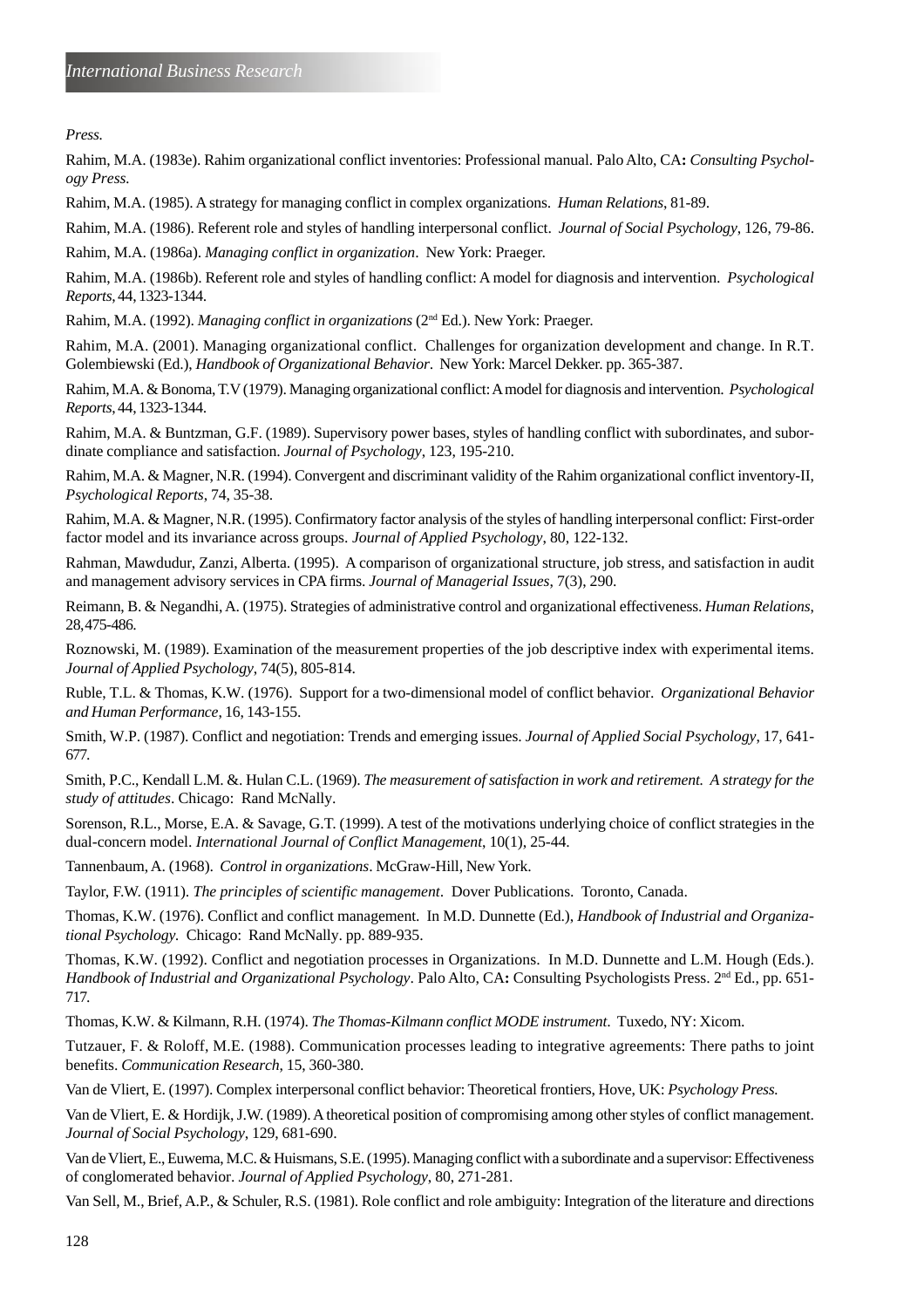for future research. *Human Relations*, 34, 43-71.

Vigil-King, D.C. (2000). Team conflict, integrative conflict-management strategies, and team effectiveness: A field study**.** *Unpublished Doctoral Dissertation*, University of Tennessee, Knoxville.

Wall, V.D., Jr. & Galanes, G. (1986). The SYMLOG dimensions and small group conflict. *Central States Speech Journal*, 37, 61-78.

Webb, J. & Dawson, P. (1991). Measure for measure: Strategic change in an electronics instruments corporation. *Journal of Management Studies*, 28, 191-206.

Weber, M. (1946). *From Max Weber: Essays in sociology*. In H. H. Gerth & C. W. Mills (Eds.). New York: Oxford University Press.

Wilmot, W., & Hocker, J. (2005). *Interpersonal conflict*. McGraw Hill.

#### **Notes**

Note 1. Model of Conflict Handling Style and Interactions

Note 2. The Styles of Handling Interpersonal Conflict

Note 3. Summary of Scales Items and Measure of Scale Reliabilities

Note 4. Pearson Correlations among Key Variables



Figure 1. Model of Conflict Handling Style and Interactions

Conflict handling styles and its interactions variables involving organizational contextual variables i.e. span of control and structure; and subordinates' supervision with satisfaction.



Figure 2. The Styles of Handling Interpersonal Conflict (Adapted from Rahim and Bonoma, 1979)

The five conflict styles that emerge from various combinations of two dimension i.e. concern for self and concern for others.